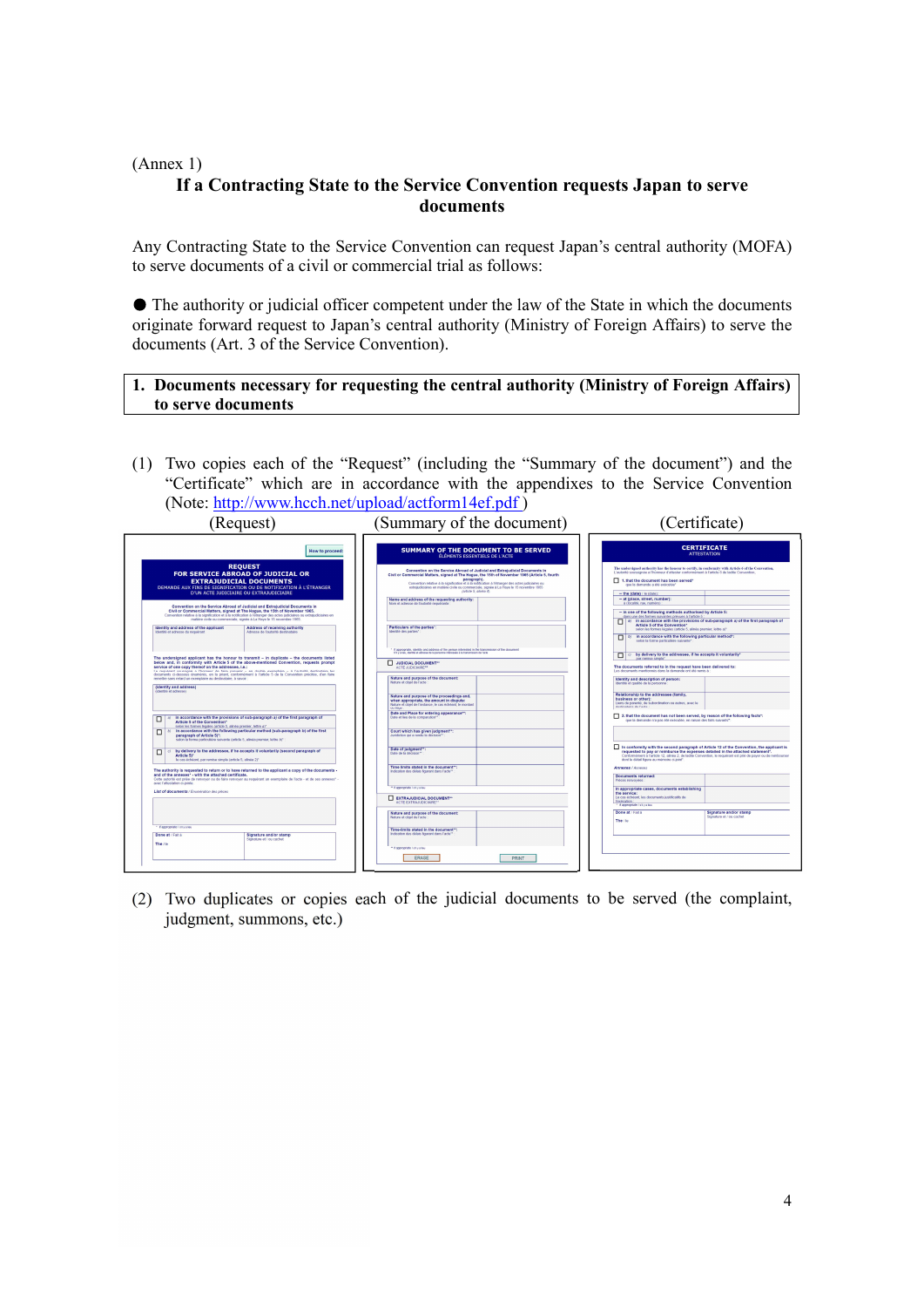(3) Two copies of Japanese translations of the documents to be served

If "a method prescribed by the addressed state's internal law" is requested as provided in Art.5, para.1 (a) of the Service Convention or "a particular method requested by the applicant" is requested as provided in Art. 5, para.1 (b) thereof, it is strictly necessary to attach translations. If "served by delivery to an addressee who accepts it voluntarily" is requested as provided in Art.5, para.2 thereof, it is not strictly necessary to attach translations (Art. 5, para. 3 thereof).

If some parts are not translated, the documents can be served pursuant to c) unless c) has not been deleted.

# **2. Points that require attention when preparing the necessary documents**

# **(1) "Request"**

**A. Display of the identity and address of the applicant** The applicant should be "the authority or judicial officer competent under the law of the State in which the documents originate" (Art. 3 of the Service Convention). The "Certificate" will be forwarded to the address of the applicant.

Forwarding authority can be confirmed on the website of the Service Convention (note: link

http://www.hcch.net/index\_en.php?act=conventions.authorities&cid=17).

# **B. Address of receiving authority**

Address of the Ministry of Foreign Affairs, the Central Authority of Japan

Enter "Ministry of Foreign Affairs, 2-2-1 Kasumigaseki, Chiyoda-ku, Tokyo 100-8919."

**C. Identity and address of the addressee**

Enter the name and address of the addressee accurately. Limit the number of addressees to one.

**D. Signature and/or official stamp of the authority or judicial officer competent under the law of the State in which the documents originate**

The signature or official stamp must be the original. Any copy cannot be accepted.

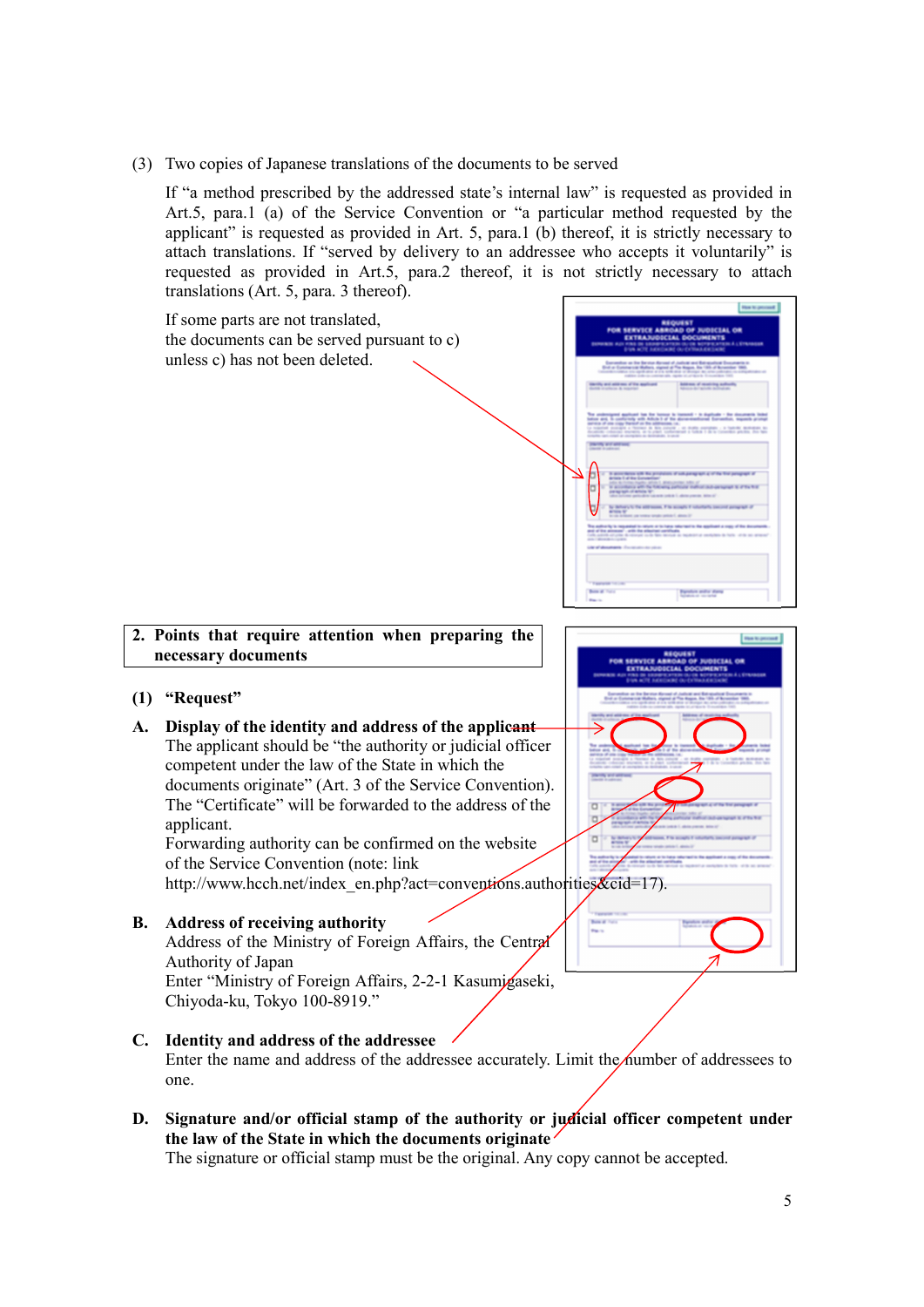## **(2) "Summary of the document"**

If the "Summary of the documents to be served" is not filled out, the request for service cannot be accepted. Be sure to fill in the summary.

## **(3) "Certificate"**

Send it without entering anything.

# **(4) Language for annex forms**

Words printed on the forms of the annexes to this Convention should be in French or English. Fill out the corresponding blanks in Japanese, French or English. (Art. 7 of the Service Convention)

# **3. Demand for reimbursement of costs**

If "the service by a marshal" in Japan or "a particular method requested by the applicant" (Art. 5, para. 1 (b) of the Service Convention) is used, a fee is charged and should be reimbursed. (Art. 12 thereof).

[Reference] the Service Convention English: https://www.hcch.net/en/instruments/conventions/full-text/?cid=17 Japanese: https://assets.hcch.net/upload/text14jp.pdf

(Excerpts from the Service Convention) Article 3

The authority or judicial officer competent under the law of the State in which the documents originate shall forward to the Central Authority of the State addressed a request conforming to the model annexed to the present Convention, without any requirement of legalisation or other equivalent formality.

The document to be served or a copy thereof shall be annexed to the request. The request and the document shall both be furnished in duplicate.

#### Article 5

The Central Authority of the State addressed shall itself serve the document or shall arrange to have it served by an appropriate agency, either -

a) by a method prescribed by its internal law for the service of documents in domestic actions upon persons who are within its territory, or

b) by a particular method requested by the applicant, unless such a method is incompatible with the law of the State addressed.

Subject to sub-paragraph (b) of the first paragraph of this Article, the document may always be served by delivery to an addressee who accepts it voluntarily.

If the document is to be served under the first paragraph above, the Central Authority may require the document to be written in, or translated into, the official language or one of the official languages of the State addressed.